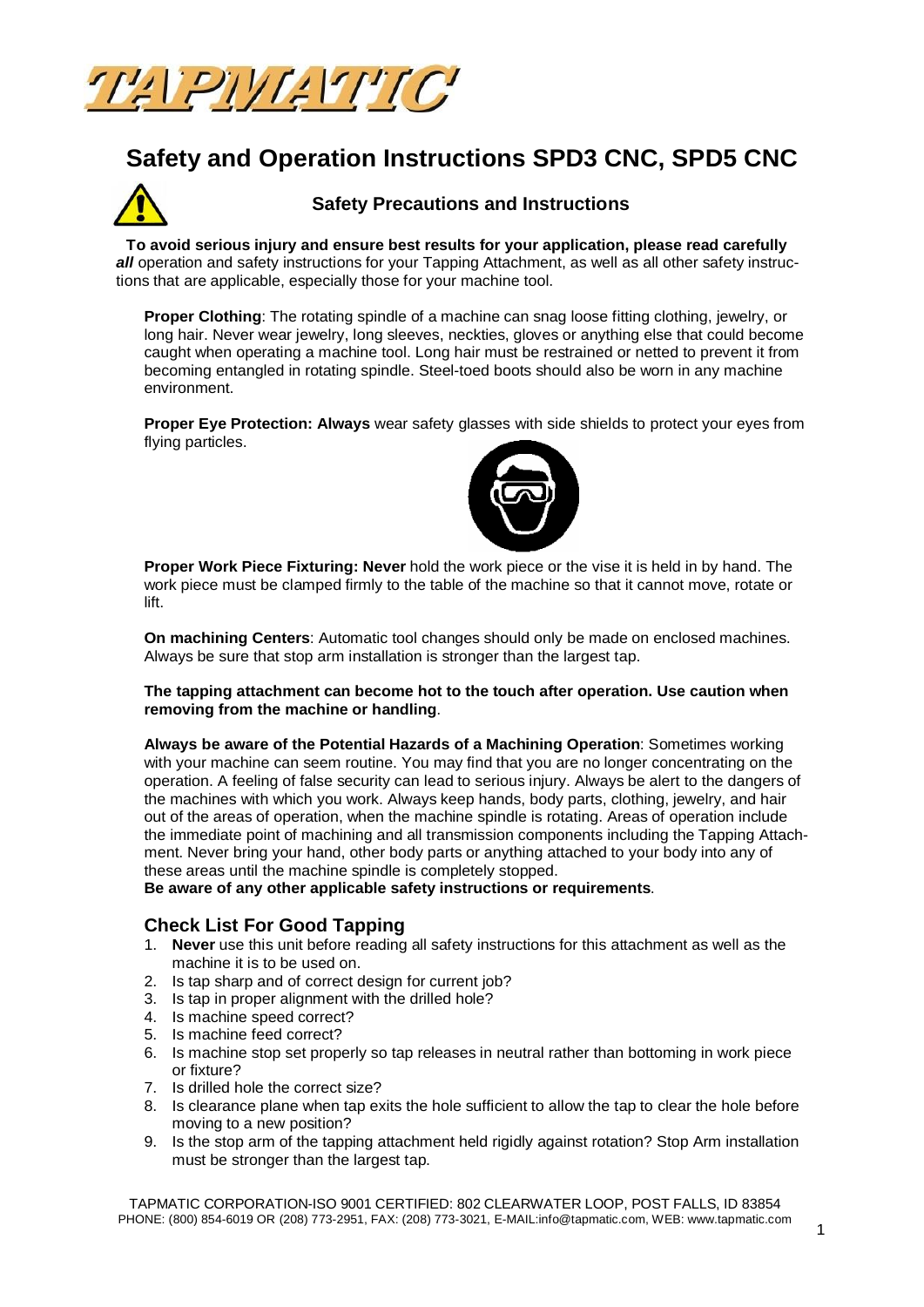

# **Programming Procedure SPD3 CNC and SPD5 CNC Self Reversing Tapping Units**

*Thank you for purchasing a Tapmatic SPD CNC model. Please read this instruction sheet carefully before using the attachment.*

This tool may be used on enclosed machining centers with orienting spindles. Prior to a tool change, it is necessary that the machine spindle rotation stops in the same position each time. Installation procedures are shown on page 7.

#### **PROGRAMMING PROCEDURES**

There are two possible methods for SPD CNC tools.

**Reduced Cycle Time Programming** allows you to achieve faster cycle times and requires writing a sub program. It also improves the life of the tapping attachment's renewable drive parts.

**Bore Cycle Programming.** It is also possible to use a standard bore cycle such as G85.This does lengthen the cycle time.

#### **REDUCED CYCLE TIME PROGRAMMING**

**1. Select the proper RPM** for your specific tap and workpiece material, but be sure not to exceed the maximum RPM for your tapping attachment.

#### **MAXIMUM SPEEDS**

SPD3 CNC 2000 RPM SPD5 CNC 1500 RPM

Enclosed are charts showing recommended speeds for common materials. Use these charts and rules to select the proper speed for your application.

**2. Calculate the Correct Feed Rate** based on the tap pitch and RPM selected.

Inch Taps: Tap Feed Rate= RPM / Pitch Example 1/4-28 at 2000 RPM Tap Feed Rate= 2000 / 28=71.43 in/min

Metric Taps; Tap Feed Rate= RPM x Pitch<br>Example M6 x 1 at 2000 RPM M6 x 1 at 2000 RPM Tap Feed Rate= 2000 x 1= 2000 mm/min

**3. Cancel the Operators Ability to adjust Feed Rate and spindle speed** using the machines potentiometer controls. This is normally done by using an M code like M49 for example.

**4. IMPORTANT: Be sure "Ramp" or "Exact Stop" is not used during tapping.** These modes cause the cycle time to be significantly slower and also cause the tapping head to run less smoothly. For example on machines with Fanuc control or Haas machines use G64 while tapping to eliminate "Exact Stop". G61 will make exact stop modal again if desired. On Fadal machines use G8 to cancel "Ramp" for tapping. G9 will turn "Ramp" on again if desired for other operations. Your machine may use different G codes. Please check machine manual.

### **5. For Blind Holes: Allow for the tap to go deeper than program depth.**

SPD3 CNC allow an extra .125 or 3mm SPD5 CNC allow an extra .200 or 5mm

The actual extra depth will be less than these values, please check the depth on your first hole and then make any necessary adjustment to your program.

### **6. SPD CNC Reduced Cycle Time Programming Illustration**

Write sub program using G01 feed rate and G00 rapid movements as shown in Fig below.



**Note: The only time during the cycle spent in the tap pitch feed rate is 1mm approach height plus the thread depth in and out of the hole. All other movements are at fastest feed rates.**

### **Illustration feeding in and out of hole.**



### **Clearance Plane and Fast Retract Distance**

SPD3 CNC CP= .300" or 8mm, D= .150" or 4mm

SPD5 CNC CP= .400 or 10mm, D= .200" or 5mm

Please note the distances shown are minimum clearance plane and maximum fast retract distance.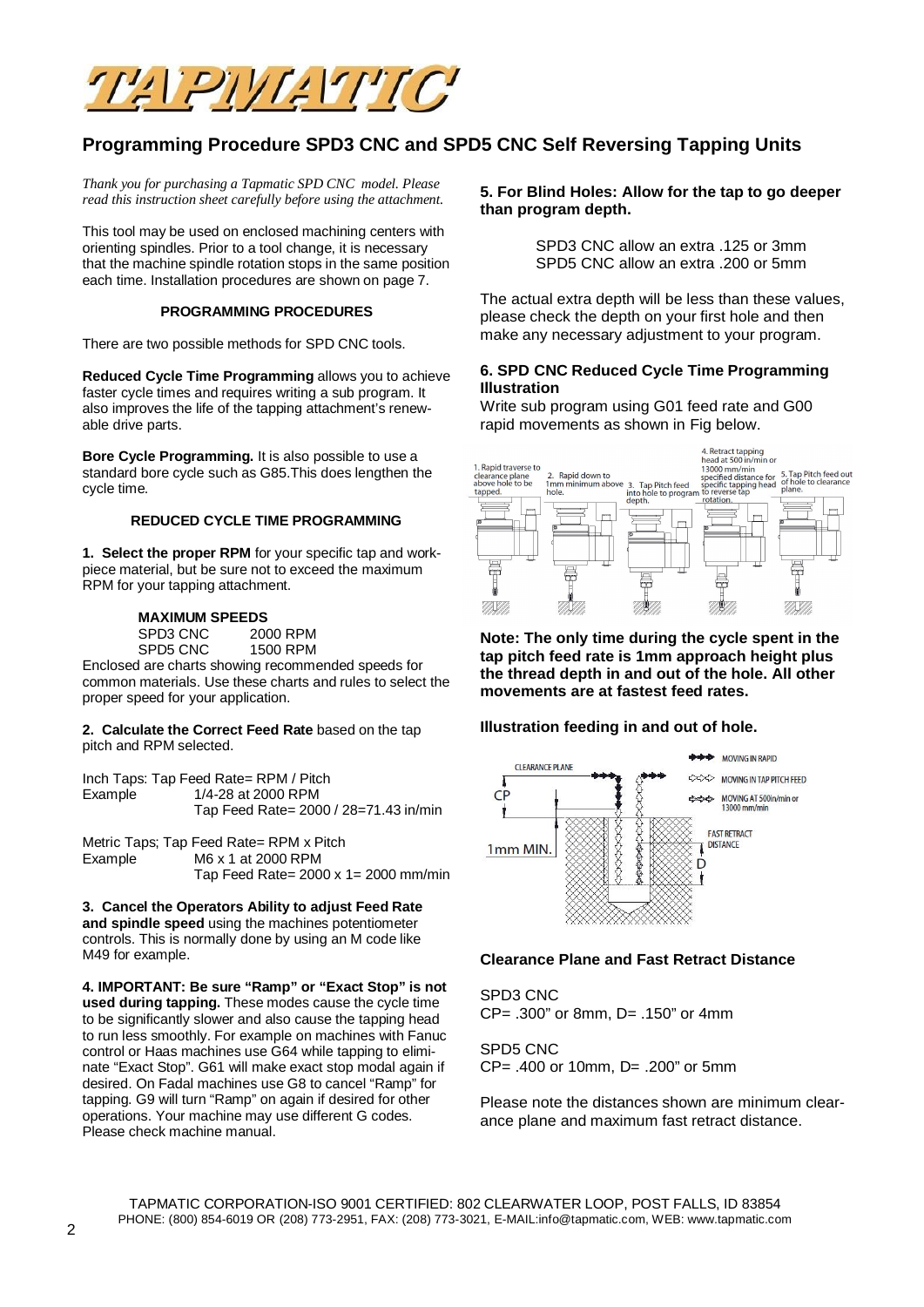

# **Programming Procedure SPD3 CNC and SPD5 CNC Self Reversing Tapping Units**

## **Reduced Cycle Time Programming Example Self Reversing Tapping Unit Using G01 Movements**

## **EXAMPLE**

Tapping Unit: SPD3 CNC Tap Size M5 x .8 2000 RPM Feed Rate In at 100%= 1600mm/min Sub Program: Rapid approach to 1mm or .040 above part. Feed in to depth 8mm ( Note actual depth slightly deeper than program depth) Retract 4mm at 13000 mm/min to prepare head for reverse. (Use maximum feed rate up to 500in/min or 13000mm/min. Do not use rapid.)

Feed out to 8mm clearance plane at 100% Feed Rate.

## **MAIN PROGRAM**

| M06 T6              | Tool change to tool #6                                                      |  |
|---------------------|-----------------------------------------------------------------------------|--|
| M <sub>0</sub>      | Program stop                                                                |  |
| M03 S2000           | Spindle forward rotation 2000 RPM                                           |  |
| G8                  | Ramp off (or G64 eliminate exact                                            |  |
|                     | stop)<br>G00 G43 Z25.H06 M08 Rapid to Z 25mm Height offset #6<br>coolant on |  |
| M49                 | Cancel feed and speed override                                              |  |
| G00 G90X25.Y-25.Z8. | capability<br>Rapid in absolute to hole position                            |  |
| M98 P4 L1           | X25, Y-25 and Z8 clearance plane<br>Repeat sub program 04 one time          |  |
| G00 Y-50.           | Rapid to next hole.                                                         |  |
| M98 P4 L1           | Repeat sub program 04 one time                                              |  |

### **Sub Program 0004**

| G90                | Absolute movement                                |
|--------------------|--------------------------------------------------|
| G00Z1.             | Rapid to 1mm above hole                          |
| $G01 Z - 8 F1600.$ | Feed in at 100% feed rate                        |
| G01 Z-4 F13000.    | <b>Fast retract 4mm</b>                          |
| G01 Z8.F1600.      | Feed out at 100% feed rate to<br>clearance plane |
| M99                | Return to main program                           |
|                    |                                                  |

## **Bore Cycle Programming**

For Bore cycle programming steps 1-5 are the same as in Reduced Cycle Time Programming.

**6.** In the main program use the bore cycle (G85 for example) at each hole location. Be sure to use the proper clearance plane "CP" shown in figure on preceding page for your tapping attachment.

## **VERY IMPORTANT NOTICE**

Please note that the G code for "exact stop" or "ramp" should not be used with a Tapmatic self reversing tapping attachment. Please be sure that these are not in effect when tapping because they will cause the tapping cycle to be significantly slower and thread depth repeatability will be less accurate.

Fadal Machines: Use G8 to cancel ramp for tapping. G9 will turn ramp on again if desired for other operations.

Fanuc Controls and Haas: Use G64 while tapping to eliminate the exact stop. G61 will make exact stop modal again if desired for other operations.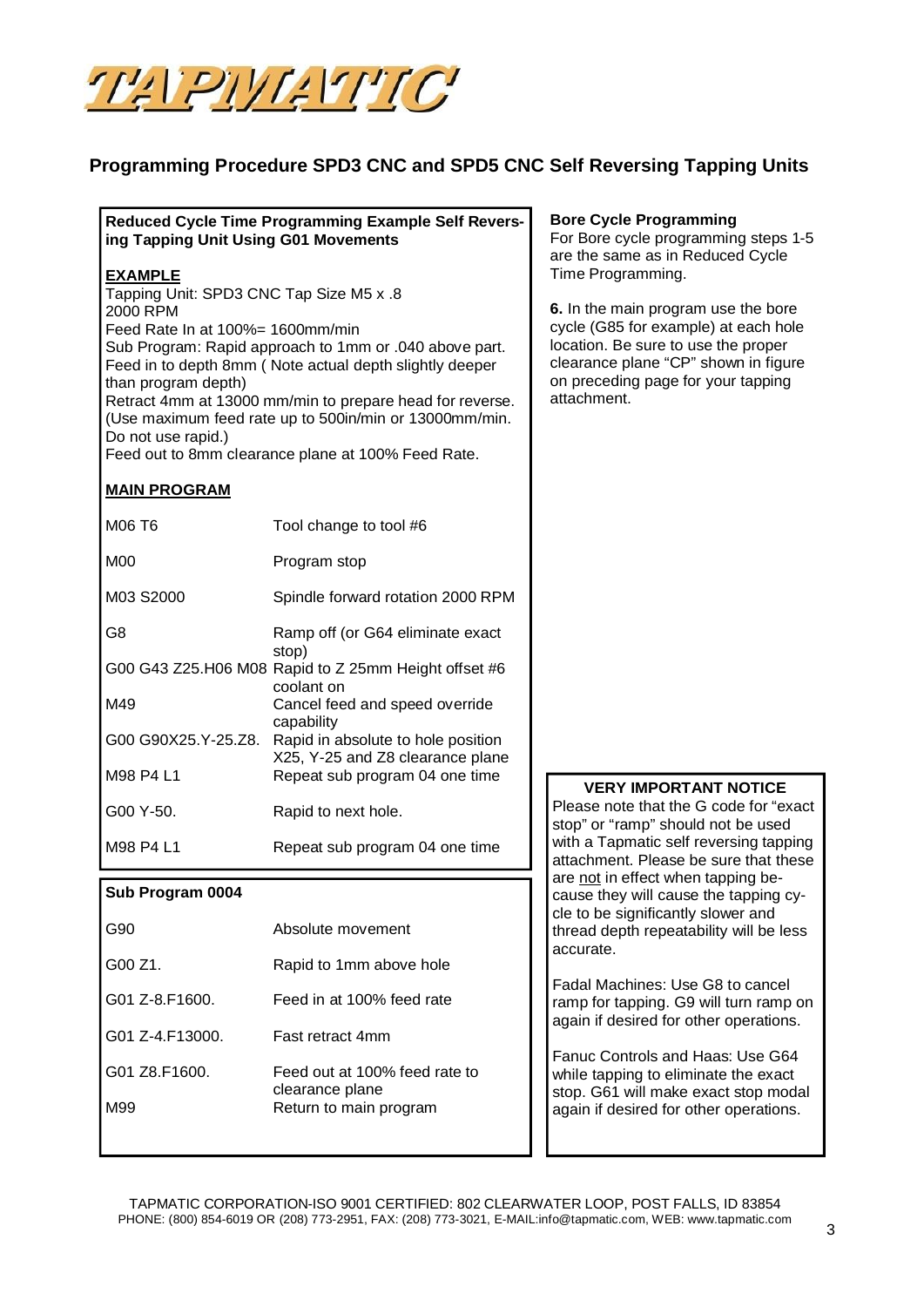

# **Determining Correct Speed Within Specified Range**

**Cutting Speed for Tapping:** *Several factors, singly or in combination can cause very great differences in the permissible tapping speed. The principle factors affecting the tapping speed are the pitch of the thread, the chamfer length on the tap, the percentage of full thread to be cut, the length of the hole to be tapped, the cutting fluid used, whether the threads are straight or tapered, the machine tool used to perform the operation, and the material to be tapped. From Machinery's Handbook 23rd edition. If your coolant does not have good lubrication quality, start at lower speeds in the recommended range. Roll form taps in particular require good lubrication because of the high friction forces involved. As the lubrication quality of a coolant is often unknown, we recommend starting from the lower speeds in the range.*

| -%       | <b>Ten Factors Re-</b><br>quiring Lower<br><b>Speeds</b> |                                                         | <b>Ten Factors Per-</b><br>mitting Higher<br><b>Speeds</b> | $+$ % |                           | 1.                                                                                                                                           | <b>Eight Essential Steps for Trouble Free</b><br><b>Performance with Self Reversing</b><br><b>Tapping Attachments</b><br>Never perform any installation or program-<br>ming, before reading the operator instruc- |
|----------|----------------------------------------------------------|---------------------------------------------------------|------------------------------------------------------------|-------|---------------------------|----------------------------------------------------------------------------------------------------------------------------------------------|-------------------------------------------------------------------------------------------------------------------------------------------------------------------------------------------------------------------|
| $-20$    | <b>Poor lubrication</b>                                  | $\mathbf{1}$                                            | <b>Good lubrication</b>                                    | $+20$ |                           |                                                                                                                                              | tions accompanying the tapping attach-<br>ment and the machine as well as the tap                                                                                                                                 |
| $-15$    | <b>High tensile</b><br>strength material                 | $\overline{2}$                                          | Low tensile<br>strength material                           | $+15$ |                           | 2.                                                                                                                                           | manufacturers recommendations.<br>Choose the correct tap: Follow your tap<br>manufacturers recommendations for your                                                                                               |
| $-15$    | Large thread<br>diameter                                 | $\overline{\mathbf{3}}$                                 | <b>Small thread</b><br>diameter                            | $+15$ |                           | 3.                                                                                                                                           | specific application.<br>Calculate the correct tapping speed from<br>the adjacent chart and be sure not to ex-                                                                                                    |
| $-10$    | <b>High alloy</b><br><b>Material</b>                     | $\overline{\mathbf{4}}$<br>Low alloy<br><b>Material</b> | $+10$                                                      |       | 4.                        | ceed the maximum speed for the tapping<br>attachment.<br>Common sense rule: Begin conservatively<br>and increase speed until optimum results |                                                                                                                                                                                                                   |
| $-10$    | <b>Thread depth</b><br>more than<br>1.5 x diameter       | 5                                                       | <b>Thread depth</b><br>less than<br>1.5 x diameter         | $+10$ |                           | are obtained.<br>5.                                                                                                                          | Select the best tool for your application.<br>For high production with one size tap don't<br>compromise. For low production with a                                                                                |
| $-10$    | <b>Thread pitch</b><br>coarse                            | $6\phantom{1}$                                          | Thread pitch fine                                          | $+10$ | 6.                        |                                                                                                                                              | variety of sizes choose the tool that best<br>covers your range.<br>Follow programming instructions.                                                                                                              |
| $-5$     | <b>Drill size more</b><br>than 65% thread                | $\overline{7}$                                          | <b>Drill size less</b><br>than 65% thread                  | $+5$  | 7.<br>instructions.<br>8. | Follow installation instructions and be sure<br>alignment collar is locked. Please see<br>Perform regular preventative maintenance.          |                                                                                                                                                                                                                   |
| $-5$     | Tap lead less<br>than 3.5 threads                        | 8                                                       | Tap lead more<br>than 3.5 threads                          | $+5$  |                           |                                                                                                                                              | Please see maintenance instructions.                                                                                                                                                                              |
| $-5$     | <b>Blind holes</b>                                       | 9                                                       | <b>Through holes</b>                                       | $+5$  |                           |                                                                                                                                              |                                                                                                                                                                                                                   |
| $-5$     | Free running<br>spindle, inaccu-<br>rate feed control    | 10                                                      | Synchronized<br>feed, lead screw<br>or CNC control         | $+5$  |                           |                                                                                                                                              |                                                                                                                                                                                                                   |
| Example: |                                                          |                                                         |                                                            |       |                           |                                                                                                                                              | Tap size MR, Material Teel Steel, Petational Speed Range recommended by tap manufacturer 800,1050                                                                                                                 |

ize M6, Material Tool Steel, Rotational Speed Range recommended by tap manufacturer 800-1050 Minus factors: High Tensile Strength  $-15$  Plus Factors: Coolant lubricity good  $+20$ Tap depth 3x Diameter  $-10$  Small thread diameter  $+15$ Drill Size 75% Thread  $-5$  Pitch Fine  $+10$ Blind Hole -5 Lead 3.5 threads -5<br>
Total -35 CNC Machine -5 CNC Machine  $+5$ <br>Total  $+55$ **Total Apply Factors Against RPM range of 250** +.55 x 250= 137 **137+800= 937 New Low Speed for Range** 1050-88= 962 New High Speed for Range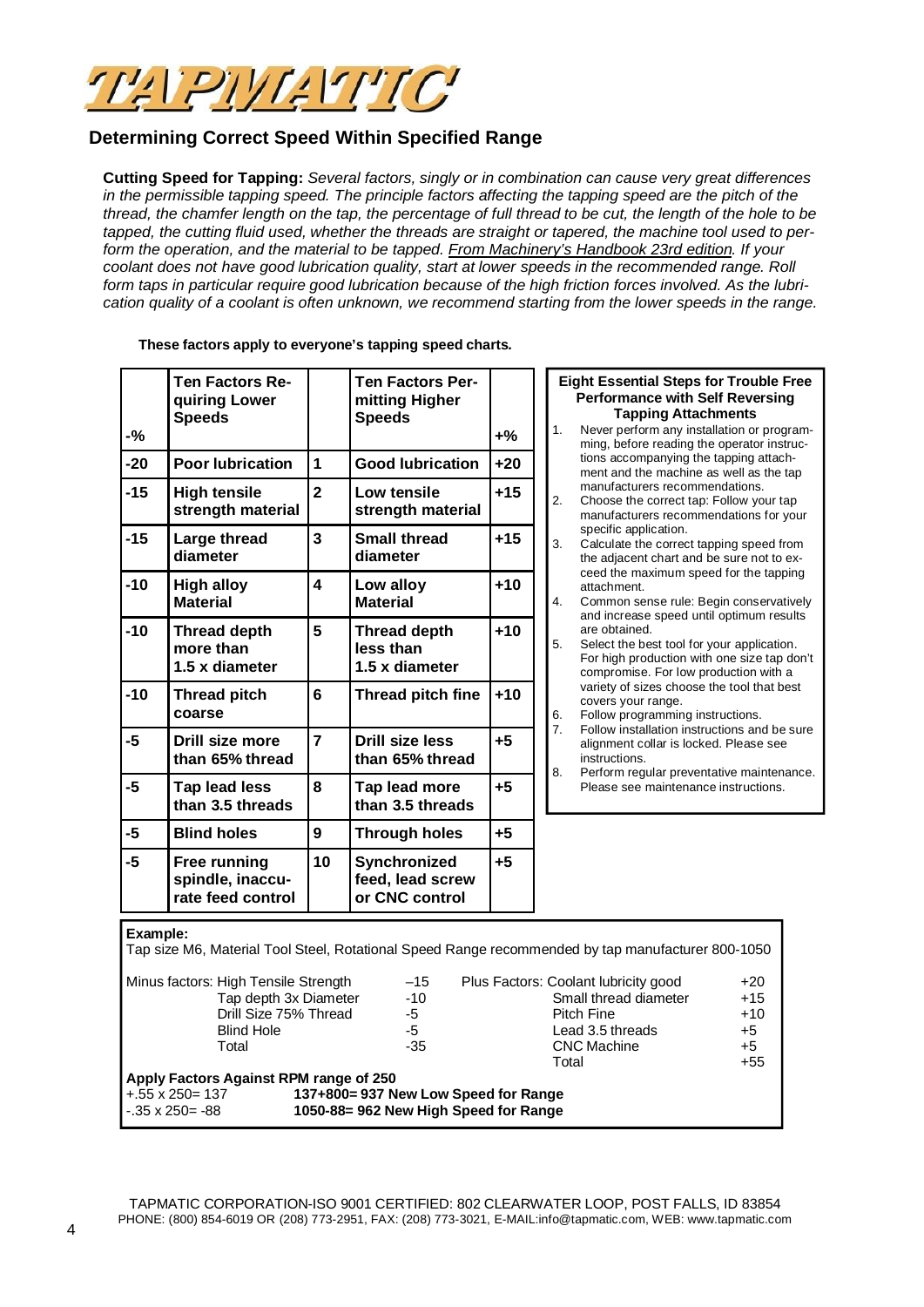|            | Low Carbon Steel,<br>Medium Carbon<br>Steel | High Carbon Steel,<br>High Strength Steel,<br>Tool Steel       | High Strength Steel,<br>Tool Steel Hardened | Stainless 303,<br>304, 316 | Stainless<br>410, 430, 17-4<br>Hardened | Stainless 17-4<br>Annealed | Titanium Alloys | Nickel Base Alloys | Aluminium Alloys | Aluminium<br>Die Cast | Magnesium   | Brass, Bronze | Copper      | Cast Iron   |
|------------|---------------------------------------------|----------------------------------------------------------------|---------------------------------------------|----------------------------|-----------------------------------------|----------------------------|-----------------|--------------------|------------------|-----------------------|-------------|---------------|-------------|-------------|
| A) m/min   | $10 - 20$                                   | $8 - 12$                                                       | $4 - 6$                                     | $6 - 12$                   | $3 - 5$                                 | $6 - 12$                   | $4 - 8$         | $3 - 5$            | $15 - 25$        | $10 - 15$             | $15 - 25$   | $15 - 25$     | $8 - 12$    | $10 - 20$   |
| B) m/min   | $20 - 40$                                   | $15 - 25$                                                      | $12 - 18$                                   | $8 - 15$                   | $4 - 10$                                | $8 - 20$                   | $8 - 15$        | $5 - 10$           | $40 - 60$        | $30 - 40$             | $40 - 60$   | $40 - 60$     | $15 - 25$   | $20 - 30$   |
| Tap size   |                                             | A) rpm for HSS-E uncoated taps<br>B) rpm for HSS-E coated taps |                                             |                            |                                         |                            |                 |                    |                  |                       |             |               |             |             |
| M2         | 1600-3200                                   | 1250-1900                                                      | 640-800                                     | 800-1900                   | 480-800                                 | 800-1900                   | 640-1250        | 480-800            | 2400-4000        | 1600-2400             | 2400-4000   | 2400-4000     | 1250-1900   | 1600-3200   |
| (#2)       | 3200-6350                                   | 2400-4000                                                      | 1900-2850                                   | 1250-2400                  | 640-1600                                | 1250-3200                  | 1250-2400       | 800-1600           | 6350-9550        | 4750-6350             | 6350-9550   | 6350-9550     | 2400-4000   | 3200-4750   |
| M3         | 1050-2100                                   | 850-1250                                                       | 420-530                                     | 530-1250                   | 320-530                                 | 530-1250                   | 420-850         | 320-530            | 1600-2650        | 1050-1600             | 1600-2650   | 1600-2650     | 850-1250    | 1050-2100   |
| (#5)       | 2100-4250                                   | 1600-2650                                                      | 1250-1900                                   | 850-1600                   | 420-1050                                | 850-2100                   | 850-1600        | 530-1050           | 4250-6350        | 3200-4250             | 4250-6350   | 4250-6350     | 1600-2650   | 2100-3200   |
| M4         | 800-1600                                    | 640-950                                                        | 320-400                                     | 400-950                    | 240-400                                 | 400-950                    | 320-640         | 240-400            | 1200-2000        | 800-1200              | 1200-2000   | 1200-2000     | 640-950     | 800-1600    |
| (#8)       | 1600-3200                                   | 1200-2000                                                      | 950-1450                                    | 640-1200                   | 320-800                                 | 640-1600                   | 640-1200        | 400-800            | 3200-4750        | 2400-3200             | 3200-4750   | 3200-4750     | 1200-2000   | 1600-2400   |
| M5         | 640-1250                                    | 510-760                                                        | 250-320                                     | 320-760                    | 190-320                                 | 320-760                    | 250-510         | 190-320            | 950-1600         | 640-950               | 950-1600    | 950-1600      | 510-760     | 640-1250    |
| (#10)      | 1250-2550                                   | 950-1600                                                       | 760-1150                                    | 510-950                    | 250-640                                 | 510-1250                   | 510-950         | 320-640            | 2550-3800        | 1900-2550             | 2550-3800   | 2550-3800     | 950-1600    | 1250-1900   |
| M6         | 530-1050                                    | 420-640                                                        | $210 - 270$                                 | 270-640                    | 160-270                                 | 270-640                    | 210-420         | 160-270            | 800-1350         | 530-800               | 800-1350    | 800-1350      | 420-640     | 530-1050    |
| (1/4)      | 1050-2100                                   | 800-1350                                                       | 640-950                                     | 420-800                    | 210-530                                 | 420-1050                   | 420-800         | 270-530            | 2100-3200        | 1600-2100             | 2100-3200   | 2100-3200     | 800-1350    | 1050-1600   |
| M7         | 450-910                                     | 360-550                                                        | 180-230                                     | 230-550                    | 140-230                                 | 230-550                    | 180-360         | 140-230            | 680-1150         | 450-1150              | 680-1150    | 680-680       | 360-550     | 450-910     |
|            | 910-1800                                    | 680-1150                                                       | 550-820                                     | 360-680                    | 180-450                                 | 360-910                    | 360-680         | 230-450            | 1800-2750        | 1350-1800             | 1800-2750   | 1800-2750     | 680-1150    | 910-1350    |
| M8         | 400-800                                     | 320-480                                                        | $160 - 200$                                 | $200 - 480$                | $120 - 200$                             | $200 - 480$                | 160-320         | $120 - 200$        | 600-990          | 400-600               | 600-990     | 600-990       | 320-480     | $400 - 800$ |
| (5/16)     | 800-1600                                    | 600-990                                                        | 480-720                                     | $320 - 600$                | 160-400                                 | 320-800                    | 320-600         | $200 - 400$        | 1600-2400        | 1200-1600             | 1600-2400   | 1600-2400     | 600-990     | 800-1200    |
| M9         | 350-710                                     | 280-420                                                        | 140-180                                     | 180-420                    | $110 - 180$                             | 180-420                    | 140-280         | 110-180            | 530-880          | 350-530               | 530-880     | 530-880       | 280-420     | 350-710     |
|            | 710-1400                                    | 530-880                                                        | 420-640                                     | 280-530                    | 140-350                                 | 280-710                    | 280-530         | 180-350            | 1400-2100        | 1050-1400             | 1400-2100   | 1400-2100     | 530-880     | 710-1050    |
| M10        | 320-640                                     | 250-380                                                        | 130-160                                     | 160-380                    | $100 - 160$                             | 160-380                    | 130-250         | $100 - 160$        | 480-800          | 320-480               | 480-800     | 480-800       | 250-380     | 320-640     |
| (3/8)      | 640-1250                                    | 480-800                                                        | 380-570                                     | 250-480                    | 130-320                                 | 250-640                    | 250-480         | 160-320            | 1250-1900        | 950-1250              | 1250-1900   | 1250-1900     | 480-800     | 640-950     |
| M12        | 270-530                                     | 210-320                                                        | $110 - 130$                                 | 130-320                    | $80 - 130$                              | 130-320                    | 110-210         | $80 - 130$         | 400-660          | $270 - 400$           | 400-660     | 400-660       | 210-320     | 270-530     |
| (1/2)      | 530-1050                                    | 400-660                                                        | 320-480                                     | $210 - 400$                | $110 - 270$                             | 210-530                    | 210-400         | 130-270            | 1050-1600        | 800-1050              | 1050-1600   | 1050-1600     | 400-660     | 530-800     |
| M14        | 230-450                                     | 180-270                                                        | $90 - 110$                                  | $110 - 270$                | $70 - 110$                              | $110 - 270$                | $90 - 180$      | $70 - 110$         | 340-570          | 230-340               | 340-570     | 340-570       | 180-270     | 230-450     |
| (9/16)     | 450-910                                     | 340-570                                                        | 270-410                                     | 180-340                    | $90 - 230$                              | 180-450                    | 180-340         | 110-230            | 910-1350         | 680-910               | 910-1350    | 910-1350      | 340-570     | 450-680     |
| M16        | $200 - 400$                                 | 160-240                                                        | $80 - 100$                                  | $100 - 240$                | $60 - 100$                              | $100 - 240$                | $80 - 160$      | $60 - 100$         | 300-500          | 200-300               | $300 - 500$ | $300 - 500$   | 160-240     | $200 - 400$ |
| (5/8)      | 400-800                                     | $300 - 500$                                                    | 240-360                                     | 160-300                    | $80 - 200$                              | 160-400                    | 160-300         | $100 - 200$        | 800-1200         | 600-800               | 800-1200    | 800-1200      | $300 - 500$ | 400-600     |
| M18        | 180-350                                     | 140-210                                                        | $70 - 90$                                   | $90 - 210$                 | $50 - 90$                               | $90 - 210$                 | $70 - 140$      | $50 - 90$          | $270 - 440$      | 180-270               | 270-440     | $270 - 440$   | $140 - 210$ | 180-350     |
| (11/16)    | 350-710                                     | 270-440                                                        | 210-320                                     | $140 - 270$                | $70 - 180$                              | 140-350                    | 140-270         | $90 - 180$         | 710-1050         | 530-710               | 710-1050    | 710-1050      | 270-440     | 350-530     |
| M20        | 160-320                                     | 130-190                                                        | $60 - 80$                                   | $80 - 190$                 | $50 - 80$                               | $80 - 190$                 | $60 - 130$      | $50 - 80$          | 240-400          | 160-240               | 240-400     | 240-400       | 130-190     | 160-320     |
| (3/4)      | 320-640                                     | 240-400                                                        | 190-290                                     | 130-240                    | $60 - 160$                              | 130-320                    | 130-240         | $80 - 160$         | 640-950          | 480-640               | 640-950     | 640-950       | 240-400     | 320-480     |
| M22        | 140-290                                     | $120 - 170$                                                    | $60 - 70$                                   | $70 - 170$                 | $40 - 70$                               | $70 - 170$                 | $60 - 120$      | $40 - 70$          | 220-360          | 140-220               | 220-360     | 220-360       | 120-170     | 140-290     |
| (7/8)      | 290-580                                     | 220-360                                                        | $170 - 260$                                 | $120 - 220$                | $60 - 140$                              | 120-290                    | 120-220         | $70 - 140$         | 580-870          | 430-580               | 580-870     | 580-870       | 220-360     | 290-430     |
| M24        | $130 - 270$                                 | $110 - 160$                                                    | $50 - 70$                                   | $70 - 160$                 | $40 - 70$                               | $70 - 160$                 | $50 - 110$      | $40 - 70$          | 200-330          | $130 - 200$           | 200-330     | 200-330       | $110 - 160$ | 130-270     |
| (15/16)    | 270-530                                     | 200-330                                                        | 160-240                                     | $110 - 200$                | $50 - 130$                              | $110 - 270$                | $110 - 200$     | $70 - 130$         | 530-800          | 400-530               | 530-800     | 530-800       | 200-330     | 270-400     |
| M25        | 130-250                                     | $100 - 150$                                                    | $50 - 60$                                   | $60 - 150$                 | $40 - 60$                               | $60 - 150$                 | $50 - 100$      | $40 - 60$          | 190-320          | 130-190               | 190-320     | 190-320       | $100 - 150$ | 130-250     |
| (1)        | 250-510                                     | 190-320                                                        | 150-230                                     | 100-190                    | $50 - 130$                              | $100 - 250$                | $100 - 190$     | $60 - 130$         | 510-760          | 380-510               | 510-760     | 510-760       | 190-320     | 250-380     |
| M26        | $120 - 240$                                 | $100 - 150$                                                    | $50 - 60$                                   | $60 - 150$                 | $40 - 60$                               | $60 - 150$                 | $50 - 100$      | $40 - 60$          | 180-310          | 120-180               | 180-310     | 180-310       | $100 - 150$ | $120 - 240$ |
|            | 240-490                                     | 180-310                                                        | $150 - 220$                                 | $100 - 180$                | $50 - 120$                              | $100 - 240$                | $100 - 180$     | $60 - 120$         | 490-730          | 370-490               | 490-730     | 490-730       | 180-310     | 240-370     |
| <b>M27</b> | $120 - 240$                                 | $90 - 140$                                                     | $50 - 60$                                   | $60 - 140$                 | $40 - 60$                               | $60 - 140$                 | $50 - 90$       | $40 - 60$          | 180-290          | $120 - 180$           | 180-290     | 180-290       | $90 - 140$  | $120 - 240$ |
| (11/16)    | 240-470                                     | 180-290                                                        | $140 - 210$                                 | $90 - 180$                 | $50 - 120$                              | $90 - 240$                 | $90 - 180$      | $60 - 120$         | 470-710          | 350-470               | 470-710     | 470-710       | 180-290     | 240-350     |
| <b>M28</b> | $110 - 230$                                 | $90 - 140$                                                     | $50 - 60$                                   | $60 - 140$                 | $30 - 60$                               | $60 - 140$                 | $50 - 90$       | $30 - 60$          | 170-280          | $110 - 170$           | $170 - 280$ | $170 - 280$   | $90 - 140$  | $110 - 230$ |
| (11/8)     | 230-450                                     | 170-280                                                        | $140 - 200$                                 | $90 - 170$                 | $50 - 110$                              | $90 - 230$                 | $90 - 170$      | $60 - 110$         | 450-680          | 340-450               | 450-680     | 450-680       | $170 - 280$ | 230-340     |
| <b>M30</b> | $110 - 210$                                 | $80 - 130$                                                     | $40 - 50$                                   | $50 - 130$                 | $30 - 50$                               | $50 - 130$                 | $40 - 80$       | $30 - 50$          | $160 - 270$      | $110 - 160$           | $160 - 270$ | $160 - 270$   | $80 - 130$  | $110 - 210$ |
| (13/16)    | 210-420                                     | 160-270                                                        | 130-190                                     | $80 - 160$                 | $40 - 110$                              | $80 - 210$                 | $80 - 160$      | $50 - 110$         | 420-640          | 320-420               | $420 - 640$ | 420-640       | $160 - 270$ | 210-320     |
| <b>M32</b> | $100 - 200$                                 | $80 - 120$                                                     | $40 - 50$                                   | $50 - 120$                 | $30 - 50$                               | $50 - 120$                 | $40 - 80$       | $30 - 50$          | $150 - 250$      | $100 - 150$           | $150 - 250$ | $150 - 250$   | $80 - 120$  | $100 - 200$ |
| (11/4)     | $200 - 400$                                 | $150 - 250$                                                    | 120-180                                     | $80 - 150$                 | $40 - 100$                              | $80 - 200$                 | $80 - 150$      | $50 - 100$         | 400-600          | $300 - 400$           | 400-600     | $400 - 600$   | 150-250     | $200 - 300$ |
| M33        | $100 - 190$                                 | $80 - 120$                                                     | $40 - 50$                                   | $50 - 120$                 | $30 - 50$                               | $50 - 120$                 | $40 - 80$       | $30 - 50$          | 140-240          | $100 - 140$           | $140 - 240$ | $140 - 240$   | $80 - 120$  | $100 - 190$ |
| (15/16)    | 190-390                                     | 140-240                                                        | 120-170                                     | $80 - 140$                 | $40 - 100$                              | $80 - 190$                 | $80 - 140$      | $50 - 100$         | 390-580          | 290-390               | 390-580     | 390-580       | $140 - 240$ | 190-290     |
| M36        | $90 - 180$                                  | $70 - 110$                                                     | $40 - 40$                                   | $40 - 110$                 | $30 - 40$                               | $40 - 110$                 | $40 - 70$       | $30 - 40$          | 130-220          | $90 - 130$            | 130-220     | 130 - 220     | $70 - 110$  | $90 - 180$  |
| (17/16)    | 180-350                                     | 130-220                                                        | $110 - 160$                                 | $70 - 130$                 | $40 - 90$                               | $70 - 180$                 | $70 - 130$      | $40 - 90$          | 350-530          | 270-350               | 350-530     | 350-530       | 130-220     | $180 - 270$ |
| M39        | $80 - 160$                                  | $70 - 100$                                                     | $30 - 40$                                   | $40 - 100$                 | $20 - 40$                               | $40 - 100$                 | $30 - 70$       | $20 - 40$          | $120 - 200$      | $80 - 120$            | $120 - 200$ | $120 - 200$   | $70 - 100$  | $80 - 160$  |
| (15/8)     | 160-330                                     | $120 - 200$                                                    | $100 - 150$                                 | $70 - 120$                 | $30 - 80$                               | $70 - 160$                 | $70 - 120$      | $40 - 80$          | 330-490          | 240-330               | 330-490     | 330-490       | $120 - 200$ | $160 - 240$ |
| M40        | $80 - 160$                                  | $60 - 100$                                                     | $30 - 40$                                   | $40 - 100$                 | $20 - 40$                               | $40 - 100$                 | $30 - 60$       | $20 - 40$          | $120 - 200$      | $80 - 120$            | $120 - 200$ | $120 - 200$   | $60 - 100$  | $80 - 160$  |
|            | 160-320                                     | $120 - 200$                                                    | $100 - 140$                                 | $60 - 120$                 | $30 - 80$                               | $60 - 160$                 | $60 - 120$      | $40 - 80$          | 320-480          | 240-320               | 320-480     | 320-480       | $120 - 200$ | $160 - 240$ |
| M42        | $80 - 150$                                  | $60 - 90$                                                      | $30 - 40$                                   | $40 - 90$                  | $20 - 40$                               | $40 - 90$                  | $30 - 60$       | $20 - 40$          | $110 - 190$      | $80 - 110$            | 110-190     | $110 - 190$   | $60 - 90$   | $80 - 150$  |
| (13/4)     | 150-300                                     | $110 - 190$                                                    | $90 - 140$                                  | $60 - 110$                 | $30 - 80$                               | $60 - 150$                 | $60 - 110$      | $40 - 80$          | $300 - 450$      | 230-300               | 300-450     | $300 - 450$   | $110 - 190$ | 150-230     |

**Standard Taps www.tapmatic.com**

Tapping speed  $v_c = m/min$ <br>RPM  $n = U/min$ RPM  $n = U/min$ <br>Diameter  $d = mm$  $d = mm$  $v_c \times 1000$  $n =$  $rac{1}{d \times \pi}$  $n =$  = 995 m/min

**Calculation:**

- The speed given are guide values acc. to general information and can vary depending on tap manufacturer.

**TEVPIVIATIC** 

- For optimal production and correct speed, we suggest following the specifications of the tap manufacturer.

- Furthermore, the maximum speed of the tapping attachment must not be exceeded.

| <b>RDT15</b> | <b>RDT25</b><br>RDTIC25 | <b>RDT50</b><br>RDTIC50<br><b>RDTICXT50</b><br>RDTXT50<br><b>RCT50</b> | S<br>⊢<br>$\sigma$<br>e,<br>Pe<br>ēī<br>$\sin$ | <b>RDT50</b><br>RDTIC50<br>RDTICXT50<br>RDTXT50<br><b>RCT50</b> | S<br>$\overline{\sigma}$<br>$\omega$<br>ā<br>$\Xi$ | <b>RDT85HS</b><br><b>RDTIC85HS</b> | RDT85HD<br>RDTIC85HD | <b>RDT100</b><br><b>RDTIC100</b> | <b>RDT150</b> |
|--------------|-------------------------|------------------------------------------------------------------------|------------------------------------------------|-----------------------------------------------------------------|----------------------------------------------------|------------------------------------|----------------------|----------------------------------|---------------|
|--------------|-------------------------|------------------------------------------------------------------------|------------------------------------------------|-----------------------------------------------------------------|----------------------------------------------------|------------------------------------|----------------------|----------------------------------|---------------|

**Example: M8 with 25 m/min**  $25 \times 1000$ 

 $8 \times 3.14$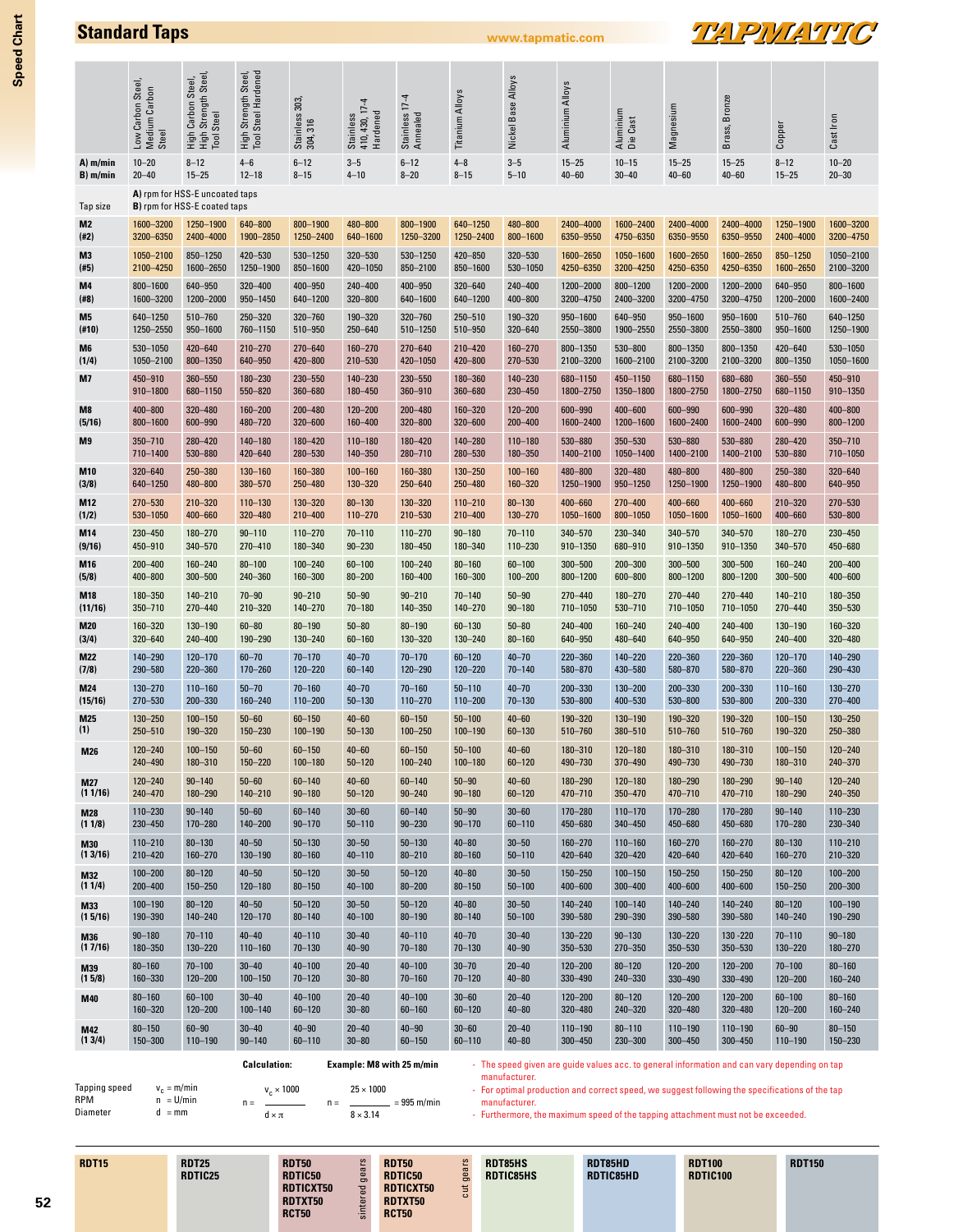

# **Installation Instructions**

In order for the SPDCNC to reverse, a stop arm is used to prevent the housing from rotating. A torque bar holder assembly is mounted in one of the bolt locations next to the machine spindle to act as a stop for the stop arm. An alignment collar locks the stop arm in a specific orientation when the tapping attachment is not in the machine spindle. The alignment collar can be adjusted so that it's slot is in position to accept the tab of the stop arm when the tapping attachment is removed from the machine spindle during the automatic tool change. When the tapping attachment is placed in the machine spindle during the automatic tool change, the torque bar engages a hole in the stop arm pushing it down against a spring, preventing it from rotating and unlocking it from the alignment collar. This is the position for operation. When the tapping operation is complete the machine spindle will orient for a tool change and this will bring the slot in the alignment collar back in to position to lock with the stop arm when the tapping attachment is removed from the spindle. **The tapping attachments come standard with one blank stop arm that can be modified or you can order a ready made stop arm to fit the center distance of your machine. Please see accessories.**

**The following steps involve loading and unloading by hand. Do not attempt an automatic tool change until all steps are completed and clearance has been confirmed. The torque bar must be stronger than the largest tap. Never attempt to install the tool without first reading all safety instructions for this tool and your machine.**

**Step 1. Modifying or selecting the stop arm:** The blank stop arm that comes with the tool can be modified or you can order a ready made stop arm according to the center distance of your machine. Please see FIG. 2 for center distance. If using a blank stop arm you will need to drill a 10mm hole at position "H".

**Step 2. Cutting torque bar to length:** Select the torque bar holder assembly from accessories page. Please note it must be stronger than the largest tap. Mount the torque bar holder assembly in place of one of the bolts around the machine spindle. **Please note it must be on the opposite side from where the tool changer moves in.** Then cut torque bar to length shown in FIG. 3. **Be sure torque bar is not too long please see FIG. 4.**



**Step 3. Adjusting Alignment collar:** With tapping attachment in machine spindle and **with spindle oriented for an automatic tool change**, bring the slot in the collar in to position where it is directly over the stop arm's tab. There is a key packaged with the wrenches to help line this up. **Then tighten the collar securely. After checking clearance with tool changer and in tool magazine area make several automatic tool changes.**





**Step 4. Final locking of alignment collar:** Follow the instructions at left to fix the alignment collars position so that it cannot slip and lose orientation.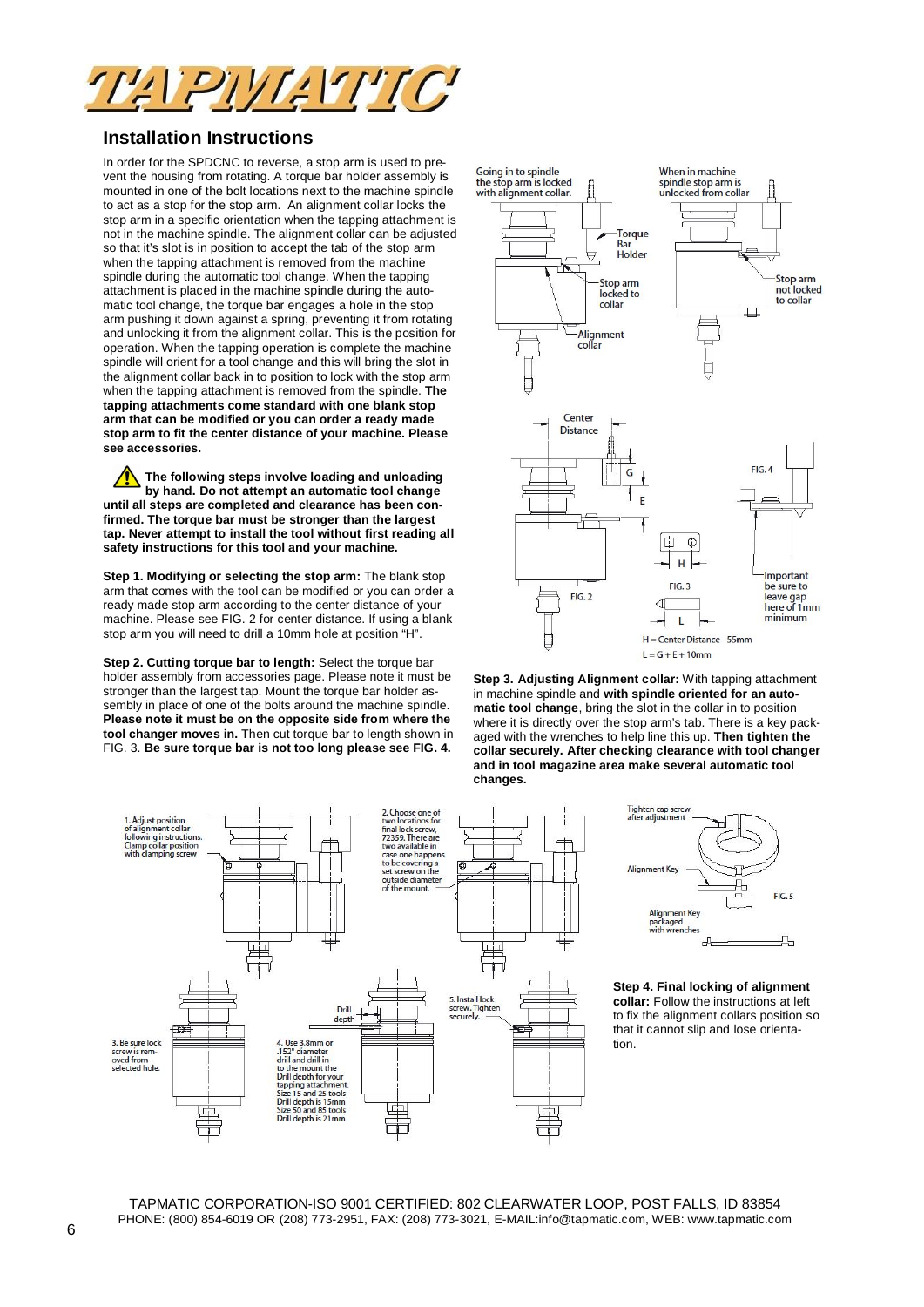

# **Installation Check List**

- **1.** Pick proper location on spindle face for mounting the torque bar holder assembly. **It must be on the opposite side from where the tool changer moves in.**
- **2.** Make sure stop arm does not interfere with anything in tool magazine, guarding, doors or adjacent tools.
- **3.** Cut torque bar to correct length so that when tapping attachment is in machine spindle the torque bar presses the spring loaded stop arm down to unlock from alignment collar, but be sure the stop arm does not bottom against the housing. **Maintain minimum gap shown in FIG. 4.**
- **4.** Set alignment collar so that its slot is directly over stop arm tab. **Be sure machine spindle is in tool change orientation position when doing this step.**
- **5.** Test automatic tool change to be sure alignment is correct and there is no interference.
- **6.** Install and check program. Please see programming instructions.

# **Installing the Tap**

Please use square drive collets, ERGB, whenever possible. Please note the SPD3 CNC has internal drive pins behind the collet for tap squares .191" and 4.9mm.

Please note the SPD5 CNC has an internal socket behind the collet for tap square 8mm.

**Be sure to put collet into nut as shown at right, before installing nut on to threads.**

Insert the tap and tighten securely using the two wrenches provided.

**Reduce capacity by 25% if using roll form taps.**



# **Installation Accessories**







## **Ready Made Stop Arms**

|     | Part No. | <b>Center Distance</b> |
|-----|----------|------------------------|
|     | 723420   | 53mm to 69mm           |
|     | 723421   | 68mm to 77mm           |
|     | 723422   | 74mm to 88mm           |
| ers | 723423   | 86mm to 100mm          |

**Stop Arm Plate Assy.**



### **Torque Bar Holder Assemblies**

| Part No. | <b>Bolt Size</b>       | Part No. | <b>Bolt Size</b> |
|----------|------------------------|----------|------------------|
| 69383A   | M6 X 1                 | 69389A   | $5/16" - 18$     |
| 69384A   | M8 X 1.25              | 69390A   | $5/16" - 24$     |
| 69385A   | $M10 \times 1.5$       | 69391A   | $3/8" - 16$      |
| 69386A   | M <sub>12</sub> X 1.75 | 69392A   | $3/8" - 24$      |
| 69387A   | $1/4" - 20$            | 69393A   | $1/2" - 13$      |
| 69388A   | $1/4" - 28$            | 69394A   | $1/2" - 20$      |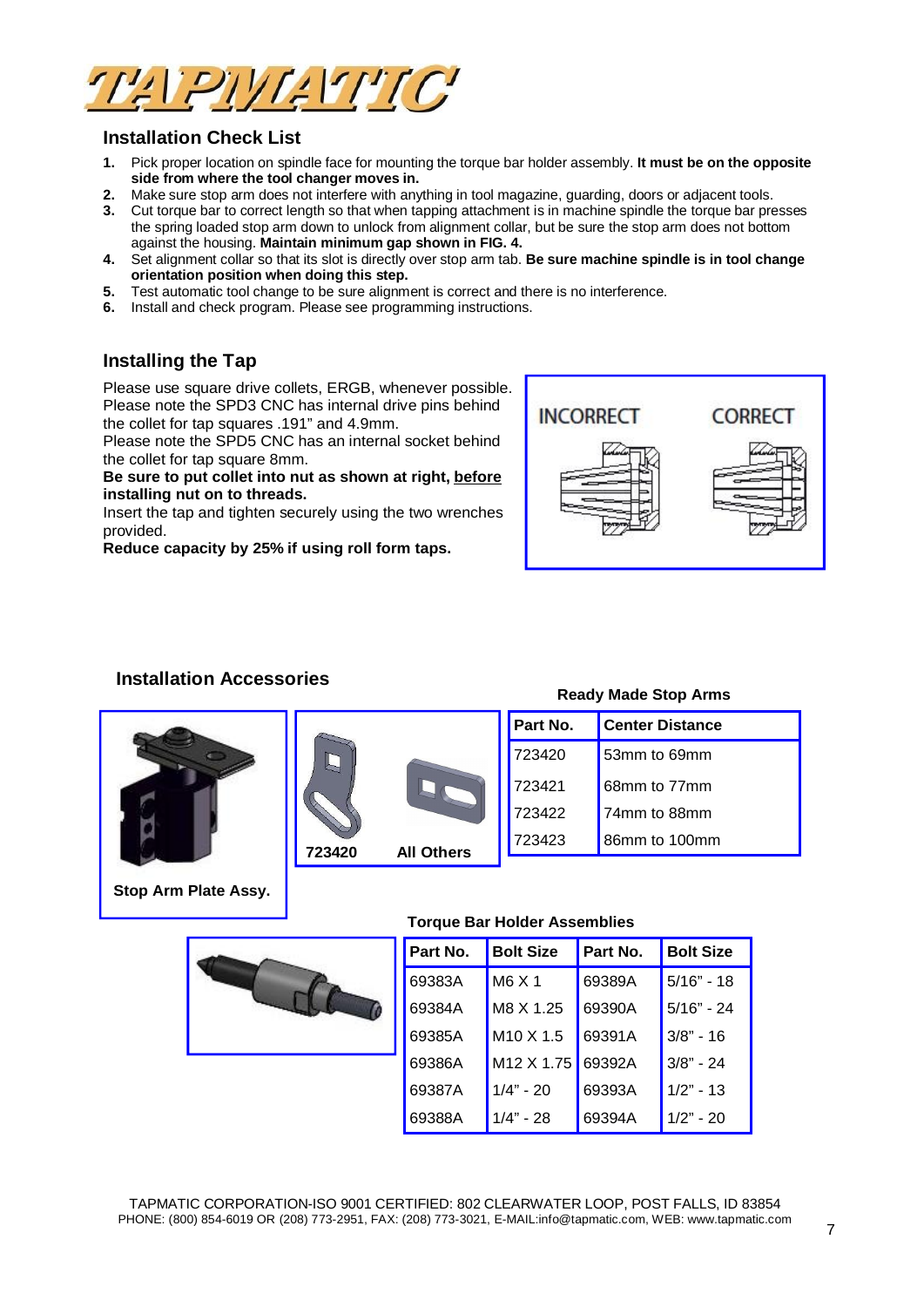

# **Alternative Stop Arm Bar and Stop Block Installation**

If you prefer, a stop arm bar and stop block may be used instead of the stop arm plate and torque bar installation.



| <b>Center</b><br><b>Distance</b> | Part No.<br><b>SPD3 CNC</b> | Part No.<br><b>SPD5 CNC</b> |  |  |
|----------------------------------|-----------------------------|-----------------------------|--|--|
| 55mm                             | 392555                      | 395055                      |  |  |
| 65 <sub>mm</sub>                 | 392565                      | 395065                      |  |  |
| 80mm                             | 392580                      | 395080                      |  |  |

**Stop Block for mounting next to machine spindle**





**Stop Block 36007**



**Stop Block 36010**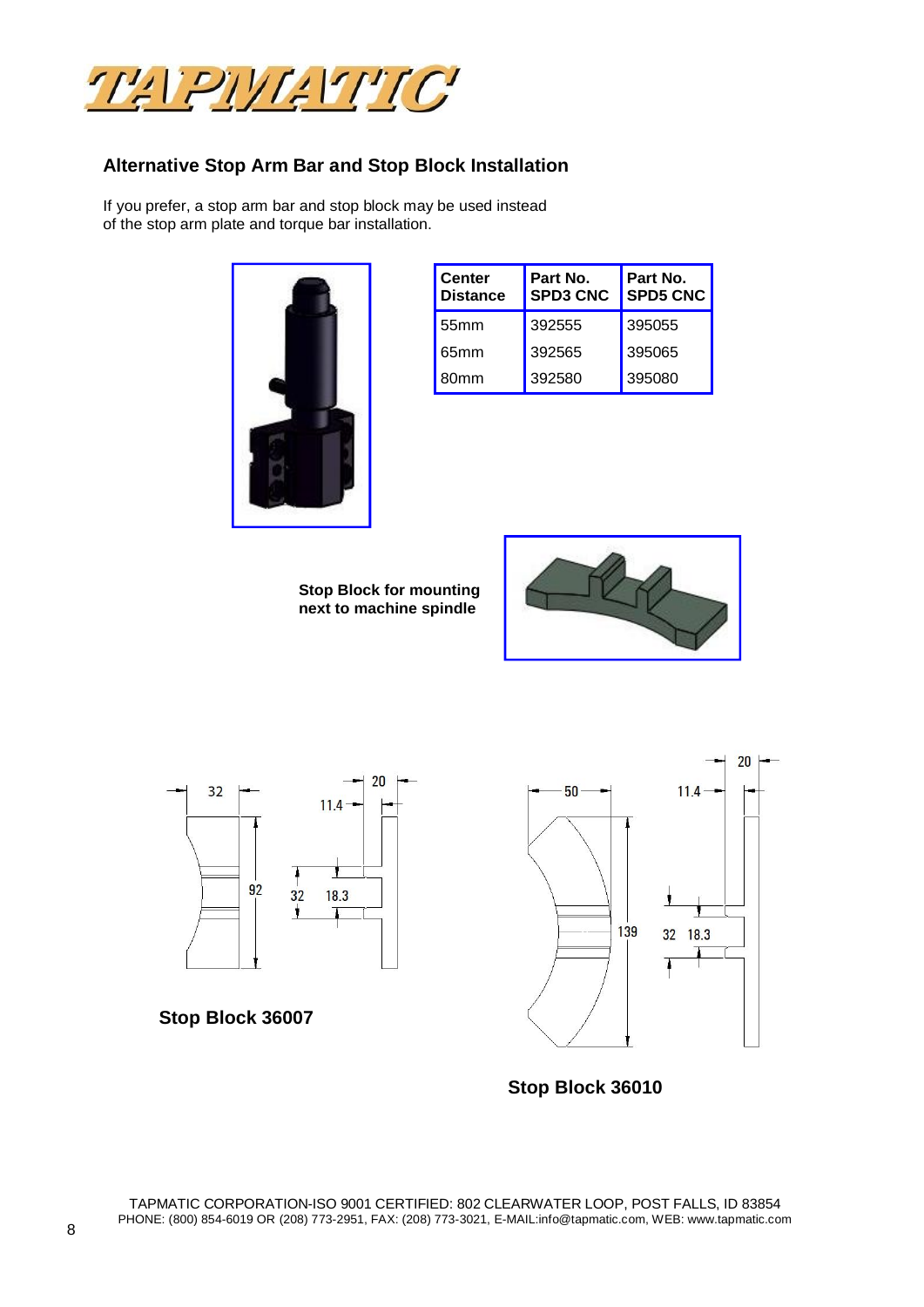

## **Maintenance**

Lubrication: We recommend lubrication every 100,000 cycles. To lubricate remove grease hole plug and add grease from the tubes provided. Use two tubes. For additional tubes order part number 29000 for a box of 12. We recommend Prolong EP2 grease. The tapping attachments come from the factory already lubricated and ready for operation. In addition to grease we also recommend the use of a penetrating spray lubricant such as Prolong SPL100 or LPS No 2.

**Removing Coolant:** If coolant enters inside the tool please follow the procedure shown below to remove coolant and re-lubricate the tapping attachment. We also recommend following this procedure if you plan to store the unit.

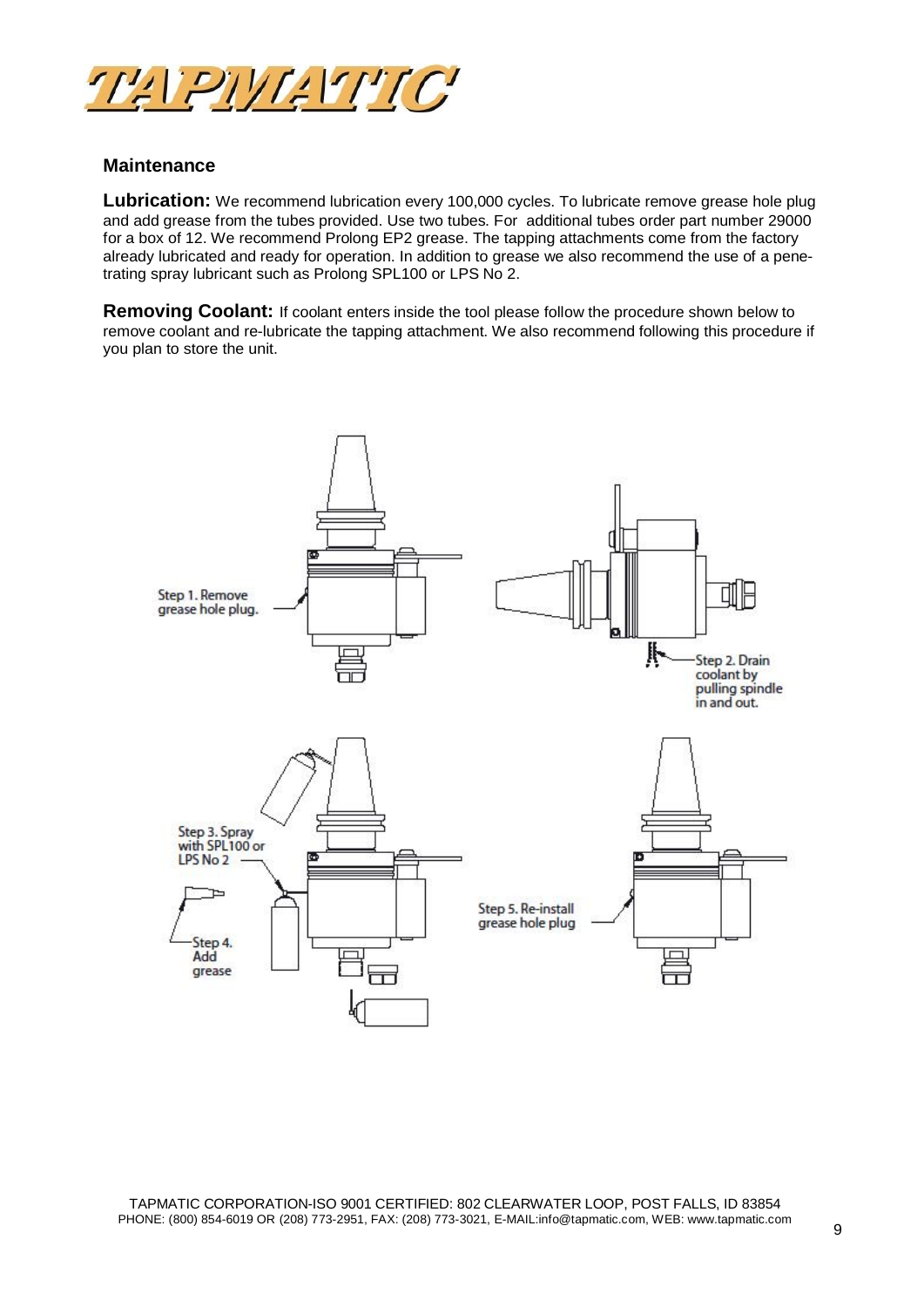



# **SPD3 CNC PARTS**

### **Disassembly**

Step 1. Remove collet and nut.

Step 2. Remove 58326 retaining ring. Slide 58315 sleeve up and remove drive pins 58316 and plate 58317.

Step 3. Using a modified screw driver blade with U-cut, remove 503341 guide spindle nut. It may be necessary to apply heat to nut prior to removal.

Step 4. Remove 51328 return spring and 58329 return spring guide.

Step 5. Remove 58310 lock nut by unthreading in right hand thread direction. It may be necessary to apply heat for removal.

Step 6. Remove internal parts. Clean, replace parts as needed, lubricate with SPL100 and EP2 grease. **Reassembly**

Reverse procedure above. When installing 503341 guide spindle nut and 58310 lock nut we recommend applying a small amount of Loctite 222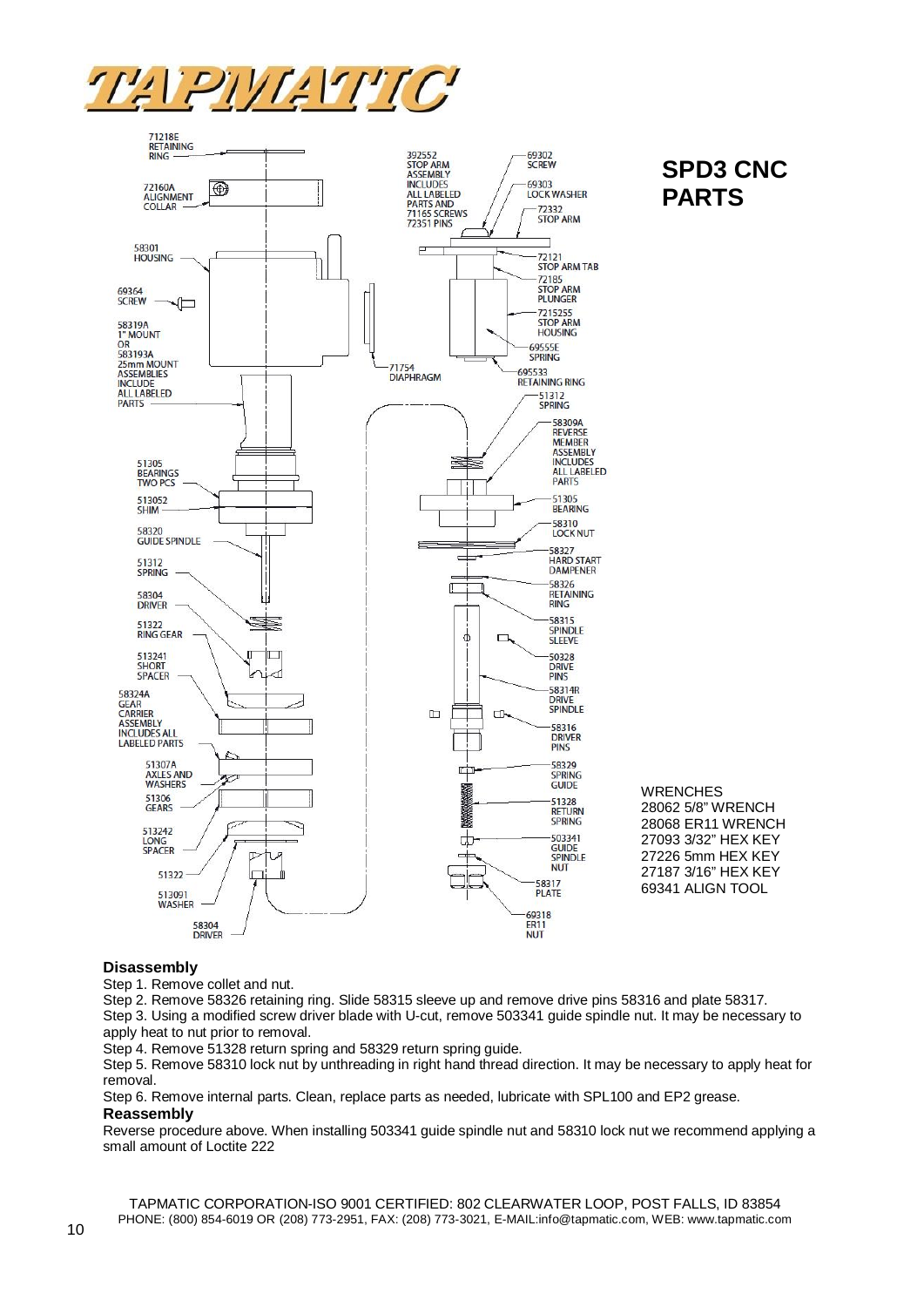



# **SPD5 CNC PARTS**

**WRENCHES** 

28075 3/4" WRENCH 28100 ER16 WRENCH 27093 3/32" HEX KEY 27226 5mm HEX KEY 27187 3/16" HEX KEY 69341 ALIGN TOOL

## **Disassembly**

Step 1. Remove collet and nut.

Step 2. Using a modified screw driver blade with U-cut, remove 56534 guide spindle nut. It may be necessary to apply heat to nut prior to removal.

Step 3. Remove 58528 return spring and 58529 return spring guide.

Step 4. Remove 58510 lock nut by unthreading in right hand thread direction. It may be necessary to apply heat for removal.

Step 5. Remove internal parts. Clean, replace parts as needed, lubricate with SPL100 and EP2 grease. **Reassembly**

Reverse procedure above. When installing 56534 guide spindle nut and 58510 lock nut we recommend applying a small amount of Loctite 222